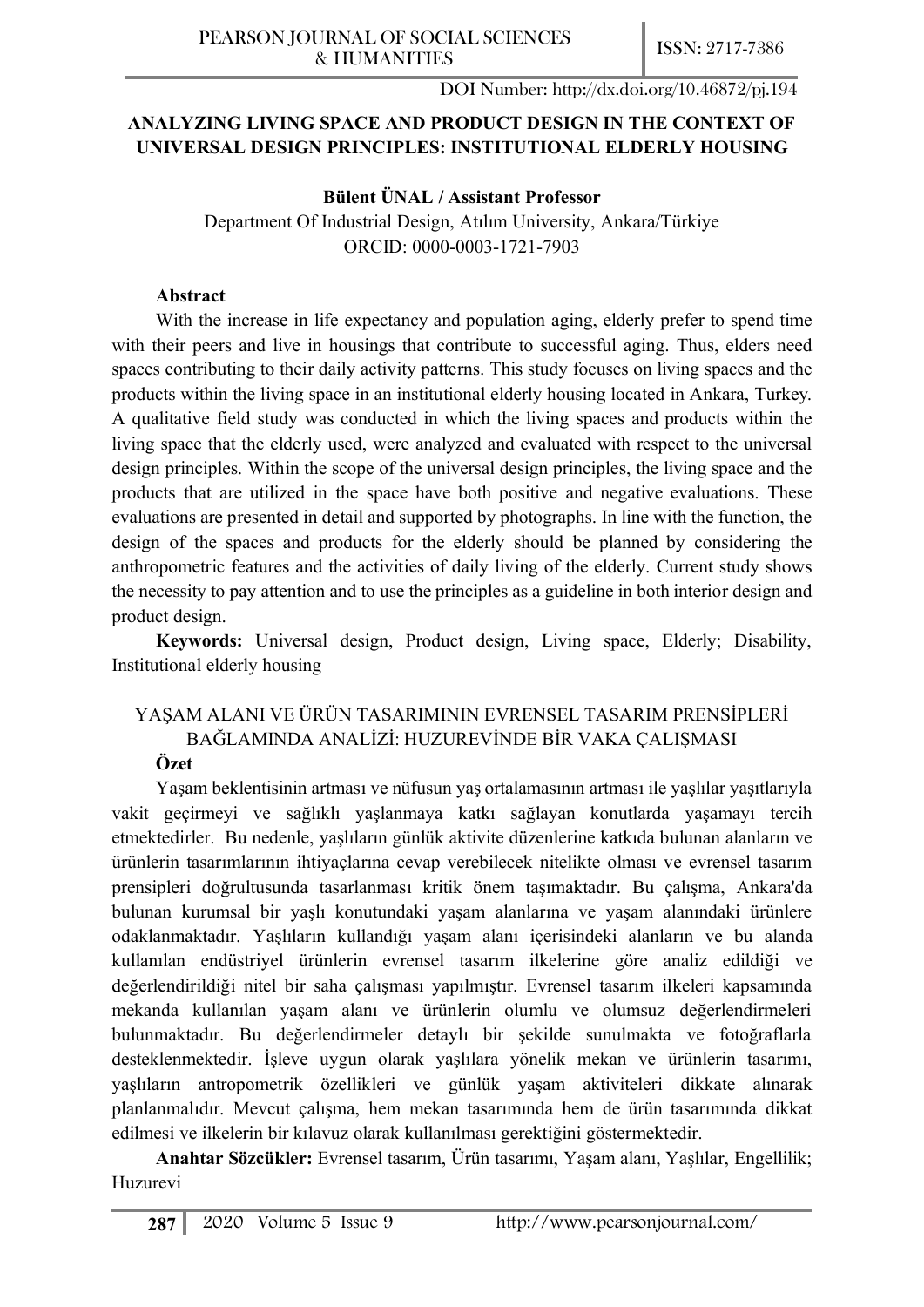## **INTRODUCTION**

The increase in life expectancy and population aging are widely recognized worldwide phenomena (Demirkan, 2007; Iancu - Iancu 2020; United Nations, 2020). Population aging, which is characterized by an increasing number of people who are aged 60 years or older, has become one of the most significant social transformations (Junior, et al. 2018; United Nations, 2020). According to UN projections (2020), by 2050 every sixth person in the world will be aged 65 or older and exceed the number of adolescents and youth aged 15 to 24 years. In Turkey, it is predicted that 10.2% of the population will be over the age of 65 in the year 2025, and 16.3% in 2040 (Turkish Statistical Institute, 2018). These estimates show that there will be rising demand for healthcare, assistive living and independent living for elderly and designers should be concerned about the quality of life of elderly (Demirbilek - Demirkan 1998; Demirbilek - Demirkan 2004; Demirkan, 2007; Fang, et al. 2014; Iancu - Iancu 2020). In many countries, people who are over 65 are at or approaching 15% of the population (Crews - Zavotka 2006). Since the numbers have increased, health care expenses have increased with extensive research on the health, wellbeing, and the life expectancy of the elders have increased. Nowadays, this age group is further categorized as: "the young-old ages 65–74, the old-old ages 75–84, and the oldest-old ages 85+" (Crews - Zavotka 2006: 113). Disability increases with increasing age among these elders. For example, at ages 65-69 years the inability to complete one activity of daily living increased from 5-7% about 28–36% at ages 85 and above in 1987 (Crews - Zavotka 2006).

It is widely recognized that there are less opportunities and a poorer standard of life for people with disabilities than those without disabilities. There are many definitions of disability. With the declaration (ICF- International Classification of Impairments, Disabilities and Handicaps) published by the World Health Organization (WHO) in 1980, three different categories of disability were defined:

a. Impairment: It refers to the loss of the physiological, psychological or anatomical structure or its abnormality for any reason. This definition expresses deterioration and setbacks especially at the organ level.

b. Disability: It reflects the decrease in the functional performance and activities of the individual. Disability represents person-level disorders.

c. Handicap: It is the inability of a person to fulfill the life requirements that are accepted as normal for their age, gender, social and cultural level due to the above-mentioned disability or disability (ICF, 2001).

The physical environment in which impaired, disabled or handicapped people live is of great importance due to their physical dysfunction / inadequacy and the limitations caused by this. Every person, regardless of age and ability has the right to live by the same standards. Treffers (2004: 3) stated that "designing places and spaces for all means designing society, including aging people". Consequently, the design of the built environment can impact the participation and engagement of the elderly both positively and negatively (Demirkan, 2007; Liu - Lapane 2009; Verbrugge - Jette 1994). Due to the impact the built environment has on daily functioning in elderly, designers must consider changes encountered during the aging process (Demirbilek - Demirkan 1998; Demirbilek - Demirkan 2004). Designers should accept that being an elder does not mean that the individual's characteristics will remain the same throughout his/her lifetime. As a result, designers need to acknowledge, understand and care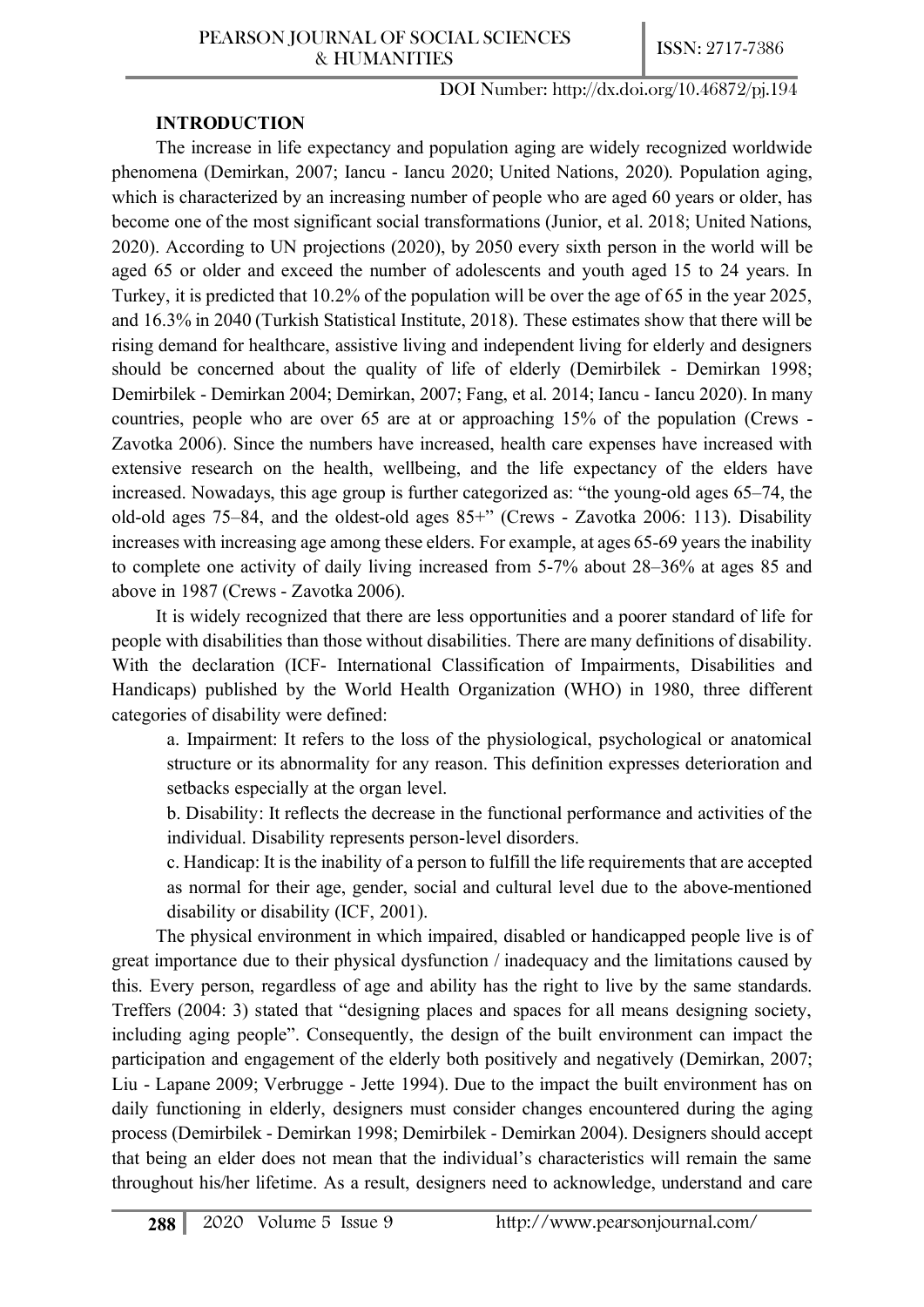for the variety of abilities and requirements of the elderly (Afacan, 2016; Altay, 2017). The elderly should be accepted as the determining factor in design and be accepted as a base and reference to the human interaction with the built environment and products. At all stages of the design process especially before the introduction of new products, designers should make evaluative research with respective groups of elderly users (Demirbilek - Demirkan 2004; Sandhu, 1993). Thoughtfully designed environments and products that consider the basic needs of the elderly, help to accommodate varying activities, reduce disabilities and provide engagement in everyday activities (Liu - Lapane 2009; Verbrugge - Jette 1994). Thus, universally designed environments and products create opportunities for the elderly to participate in these activities and provide accessible and accommodating environments and products without stigmatization.

With the disability right movement, societies have moved in a direction that has broad implications for everyone, not only for people with disabilities. This movement has led to the development of the concept of universal design (UD) (Steinfeld - Maisel 2012). Steinfeld and Maisel (2012:29) proposed UD as "a process that enables and empowers a diverse population by improving human performance, health and wellness, and social participation". UD, which is a philosophical approach, is defined as "the design of products and environments to be usable by all people to the greatest extent possible without the need for adaptation or specialized design" (The Center for Universal Design, 1997: para.1). UD is characterized by the seven principles that are equitable use, flexibility in use, perceptible information, simple and intuitive use, low physical effort, tolerance for error, size and space for approach and use (see Table 1). The "application of the universal design principles highlights that universal design requires integration of accessibility and usability features from the onset, removing any stigma and resulting in social inclusion of the broadest diversity of users" (Iwarsson - Stahl 2003: 61). In other words, ensuring accessibility without stigmatization by incorporating accessibility features that will support all users is the main principle of universal design (Story, 1998). These principles can be applied to all disciplines of design, such as those that focus on built environments, products, and communications.

| Principles       |                          | Description                                                                                                                                     |  |
|------------------|--------------------------|-------------------------------------------------------------------------------------------------------------------------------------------------|--|
| 1.               | Equitable use            | The design is useful and marketable to people with diverse abilities.                                                                           |  |
| 2.               | Flexibility in use       | The design accommodates a wide range of individual preferences and<br>abilities.                                                                |  |
| 3.               | Simple and intuitive use | Use of the design is easy to understand, regardless of the user's<br>experience, knowledge, language skills, or current concentration<br>level. |  |
| 4.               | Perceptible Information  | The design communicates necessary information effectively to the<br>user, regardless of ambient conditions or the user's sensory abilities.     |  |
| 5.               | Tolerance for Error      | The design minimizes hazards and the adverse consequences of<br>accidental or unintended actions.                                               |  |
| 6.               | Low Physical Effort      | The design can be used efficiently and comfortably and with a<br>minimum of fatigue.                                                            |  |
|                  | Size and Space for       | Appropriate size and space is provided for approach, reach,                                                                                     |  |
| Approach and Use |                          | manipulation, and use regardless of user's body size, posture, or<br>mobility.                                                                  |  |

**Table 1. The Principles of UD (The Center for Universal Design, 1997)**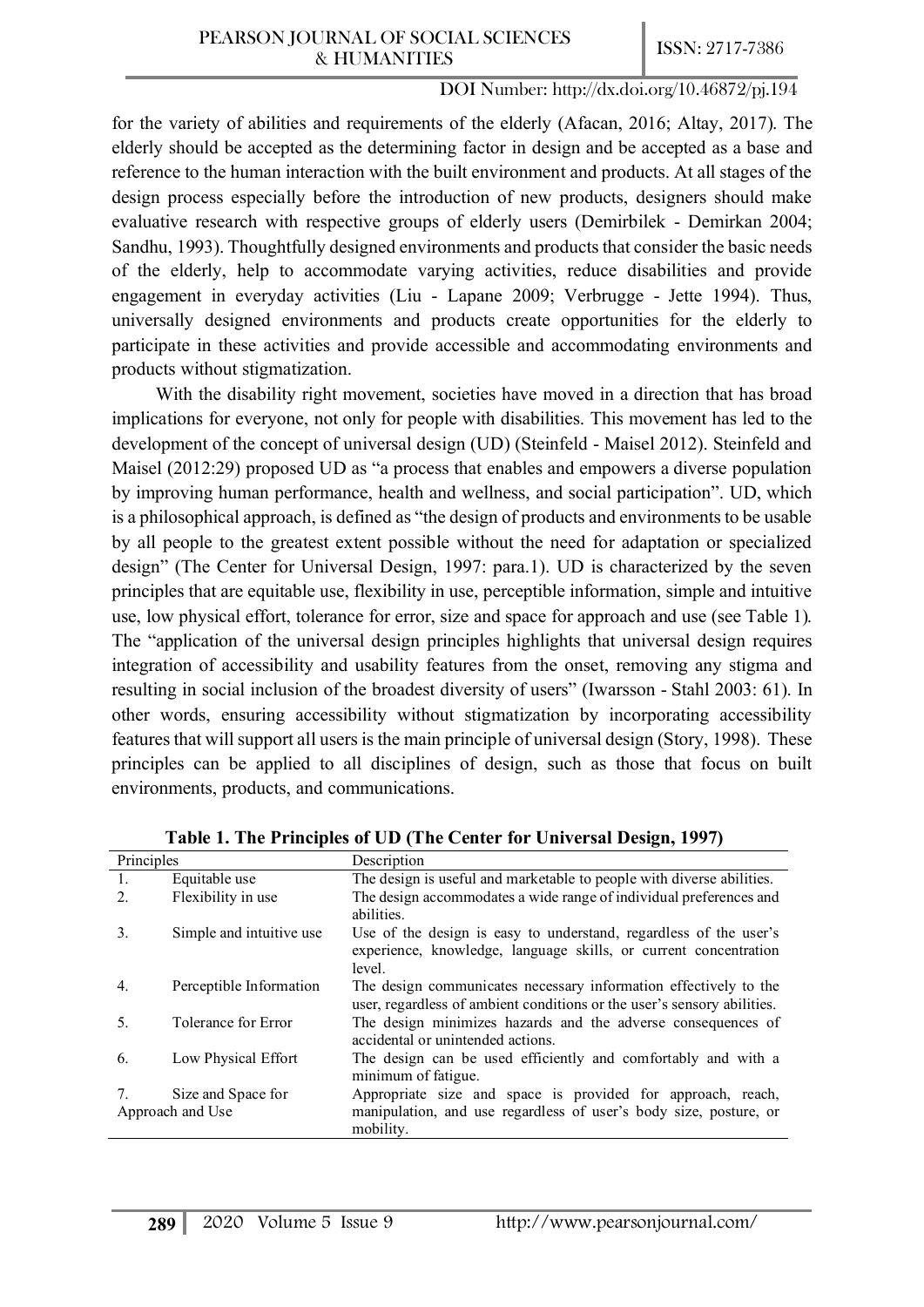UD is often used interchangeably with the terms inclusive design and design for all. These concepts focus on the principle of inclusion of all, acknowledging diversity and equality and provide a means for understanding accessibility within user groups, in other words, they intend to reflect a design philosophy that recognizes, respects, and attempts to accommodate the broadest range of human abilities, requirements and preferences in the design of environments and products (Altay - Demirkan 2014; Bühler - Stephanidis 2004; Darzentas - Miesenberger 2005).

Designers are considered to be advocates for UD. They need to ensure the built environment is designed inclusively to meet the requirements of the diverse population and enhance social equality (Mulligan, et al. 2018; Calder, et al. 2018). Major attempts have also been made within product design to establish specific guidelines for UD. In designing a product, it is significant to minimize the exclusion that requires knowledge of the demands made by a product "on its users' sensory, cognitive and motor capabilities, and knowledge of the range of these capabilities within the user population" (Clarkson, 2008: 166). Users will avoid using the product or experience trouble if their capabilities do not fulfil the demand of the product. As a result, understanding the characteristics and capabilities of the target users of a new product is necessary for a 'good' design. For example, Panasonic, proposed the following guidelines: "1) easy-to-understand operation, 2) space to support easy access, 3) uncomplicated displays and indicators 4) peace of mind and security, 5) natural posture and ease of movement, and 6) consideration of how product is used and maintained" (Panasonic, 2010 cited in McAdams and Kostovich, 2011: 32). Likewise, a well-designed product, which is appropriate for use by all and in accordance with the universal design principles (UDPs), should enable equal use and offer flexibility, simplicity, comprehensibility, perceptibility, minimization of danger, comfort and accessibility in accordance with personal preference and abilities (Demirbilek - Demirkan 2004; Müezzinoğlu - Hidayetoğlu 2019).

Equitable access and the freedom to interact with the environment and products without limitations or discrimination is a basic human necessity (Calder, et al. 2018). With respect to the elderly, performing activities of daily living (ADL) are considered as the basic content of successful and healthy life. Consequently, it is important to have equitable access without restrictions in ADL (Calder, et al. 2018; Demirkan - Olguntürk 2014; Horgas, et al. 1998; Mahoney - Barthel 1965; Taşoz - Afacan 2020). 'Basic activities of daily living' (BADL) and 'instrumental activities of daily living' (IADL) are related to the independence of elderly and are pertinent to the built environment and products. BADL consists of daily self-care tasks related to survival such as eating, bathing and functional mobility, whereas IADL involves tasks for supporting life in the society (Dias, et al. 2019). The implementation of the UDPs to the ADLs would provide an opportunity to the older adults to easily accomplish BADLs and IADLs. Table 2 provides examples of some universal design techniques that will allow older adults to accomplish ADLs (Carr, et al. 2013).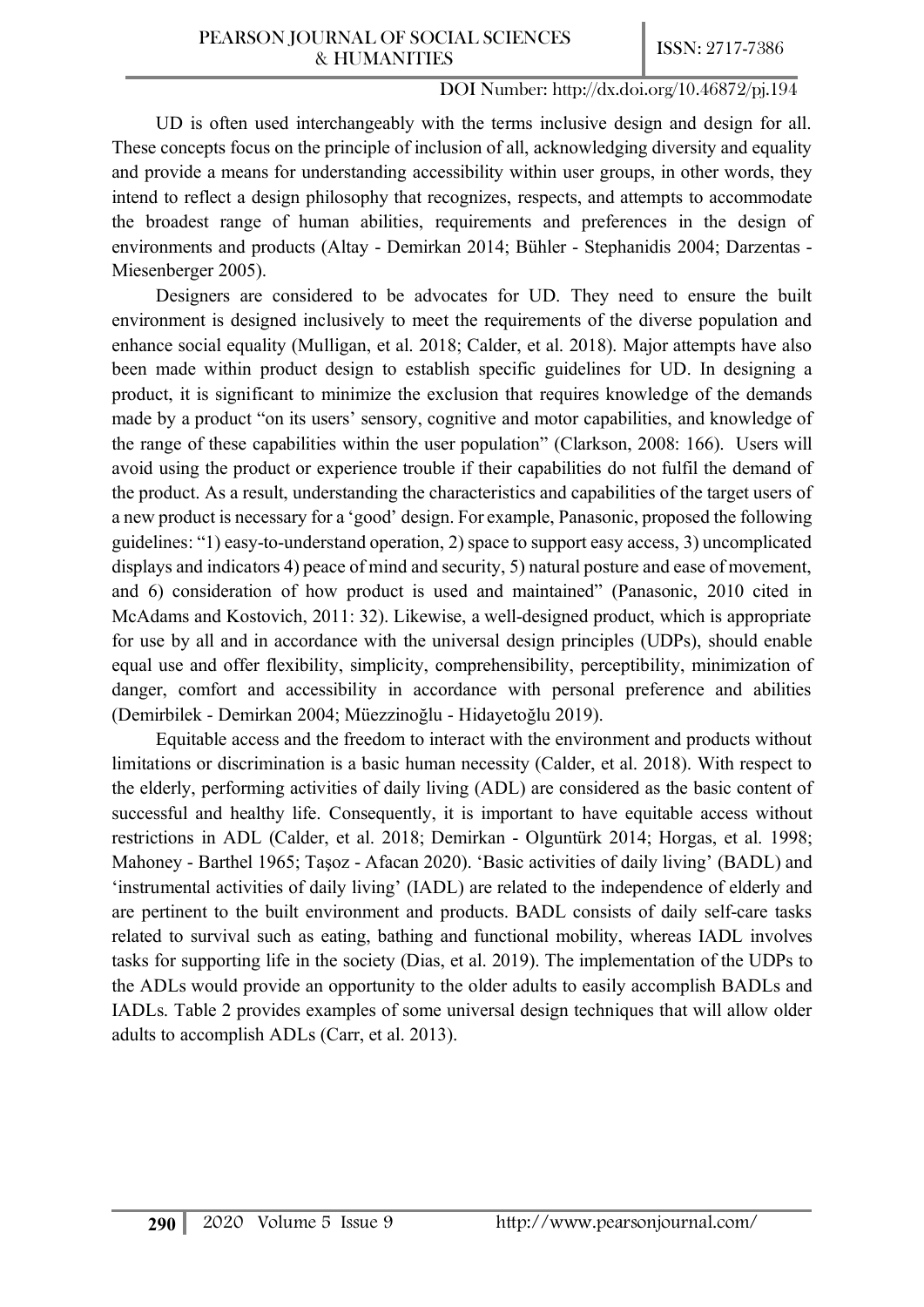| Activities of daily living | Examples of UD                                                         |  |  |
|----------------------------|------------------------------------------------------------------------|--|--|
| <b>Bathing</b>             | Make provisions during construction to reinforce walls in the shower   |  |  |
|                            | area to facilitate future installation of                              |  |  |
|                            | grab bars,                                                             |  |  |
|                            | Bathtub/shower controls positioned to allow for operation outside the  |  |  |
|                            | fixture,                                                               |  |  |
|                            | Lever handle faucets,                                                  |  |  |
|                            | No threshold walk-in shower                                            |  |  |
| Physical ambulation        | No threshold, zero step entrances,                                     |  |  |
|                            | Wider doorways and corridors,                                          |  |  |
|                            | Open floor plan,                                                       |  |  |
|                            | Straight staircases with consistent risers and treads and a landing    |  |  |
|                            | between levels                                                         |  |  |
| Toileting                  | Make provisions during construction to reinforce bathroom walls to     |  |  |
|                            | facilitate future installation of grab bars by the toilet,             |  |  |
|                            | Adjustable toilet and sink for easy access, with a short reaching      |  |  |
|                            | distance to paper dispenser and grab bars                              |  |  |
| Food preparation           | Kitchen counter tops at varying levels to accommodate standing and     |  |  |
|                            | seated users, and people of varying heights,                           |  |  |
|                            | Kitchen cabinets that accommodate limited reach ranges and allow       |  |  |
|                            | various ways for approach and manipulation,                            |  |  |
|                            | Color contrasts, large-print readouts, audible and tactile feedback of |  |  |
|                            | controls                                                               |  |  |

## **Table 2. Examples of Some UD Techniques That Will Allow Older Adults to Accomplish ADLS (adapted from Carr, et al. 2013).**

Nowadays with the increase in the older population and changes in family lifestyles, elderly tend to spend time socializing with their peers rather than with their younger family members (Glass - Plaats 2013). Especially in old age, housing gains importance. Housing must meet the needs of the elderly for their everyday activities and provide them satisfaction, security, comfort and independence (Demirbilek Demirkan 1998). In addition, housing should be designed in accordance with the universal design principles and accommodate people with diverse capabilities and needs. Such housing contributes to successful aging where successful aging is defined as "maintaining a high level of physical and cognitive functioning, avoiding disease, and active engagement in life" (Rowles, 2018: 83; Carr, et al. 2013). Depending on the engagement profiles of the elderly various housing environments exist, such as individual or family housing, assisted living, elderly cohousing communities and institutional elderly housing (Rowles, 2018). Institutional elderly housing consists of nursing homes that are founded for elderly who are either functionally independent or partially independent but require physiological support, medical support or social support in ADL (Rowles, 2018). The design of these environments and the products within the building should comply with the universal design principles and fulfill the needs of the elderly.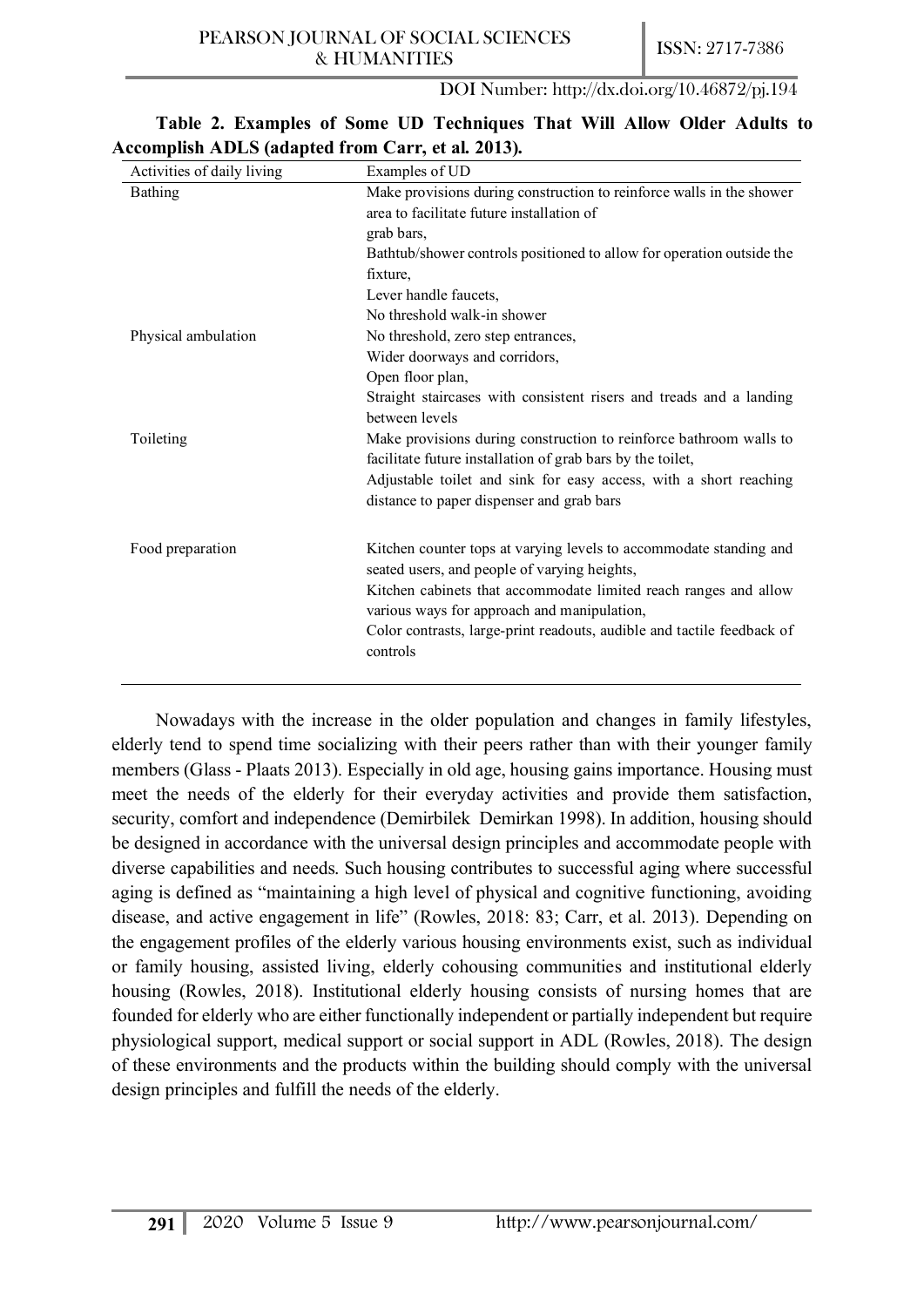## **AIM OF THE STUDY**

The application of the UDPs highlight accessibility and usability of spaces and products by a diverse group of users. Especially the inclusion of elderly in daily life and supporting their activities of daily living at normal standards without excluding them from other individuals is crucial. The aim of the study is to analyze and evaluate the living spaces in an institutional elderly housing and the products within the space with respect to the UD principles. The focus is on the interior space where the elderly live and how the products within the space respond to the usage of the elderly.

# **METHOD OF THE STUDY**

In order to analyze the living spaces and products within the living spaces, this study has been formulated as a qualitative field study in an institutional elderly housing located in Ankara, Turkey. The research data are obtained by the researcher by analyzing and evaluating living spaces in the pre-determined institutional elderly housing according to the UDPs. The analyzes are supported by photographs taken within the research site and elaborated in the findings section.

## **Description Of The Site**

The institutional elderly housing, which was opened in 2001, consists of 294 beds for the elderly. The institution is composed of 7 blocks  $(A - G$  Blocks) that has social, sportive, and healthcare facilities, living spaces and administrative units. There are 3 different types of living units. The elderly can either stay alone in the single rooms that are  $27m^2$  (see Fig.1), or stay with another elderly person in the 2-bedded rooms that are  $34m^2$ , or they can stay in the studiotype living units that consist of a separate bedroom and a living area, which are  $55m^2$  (see Fig. 2). The layout of the 2-bedded room is similar to the single room in which there is an additional bed. In the institution, there are five 2-bedded rooms, 40 studio-type living units and the rest are single rooms. Every living unit consists of a refrigerator, extractor fan in the cooking area, electrical cooking appliances in the kitchenette, a special designed bed, bedside table, armchairs, table, ottoman, chest of drawers that can be also used as a TV stand, and a wardrobe. The single room living unit within the selected institution has been included in the study. The interior space and products that constitute the space are evaluated according to the UDPs by the researcher.



**Figure 1. Single Room Plan**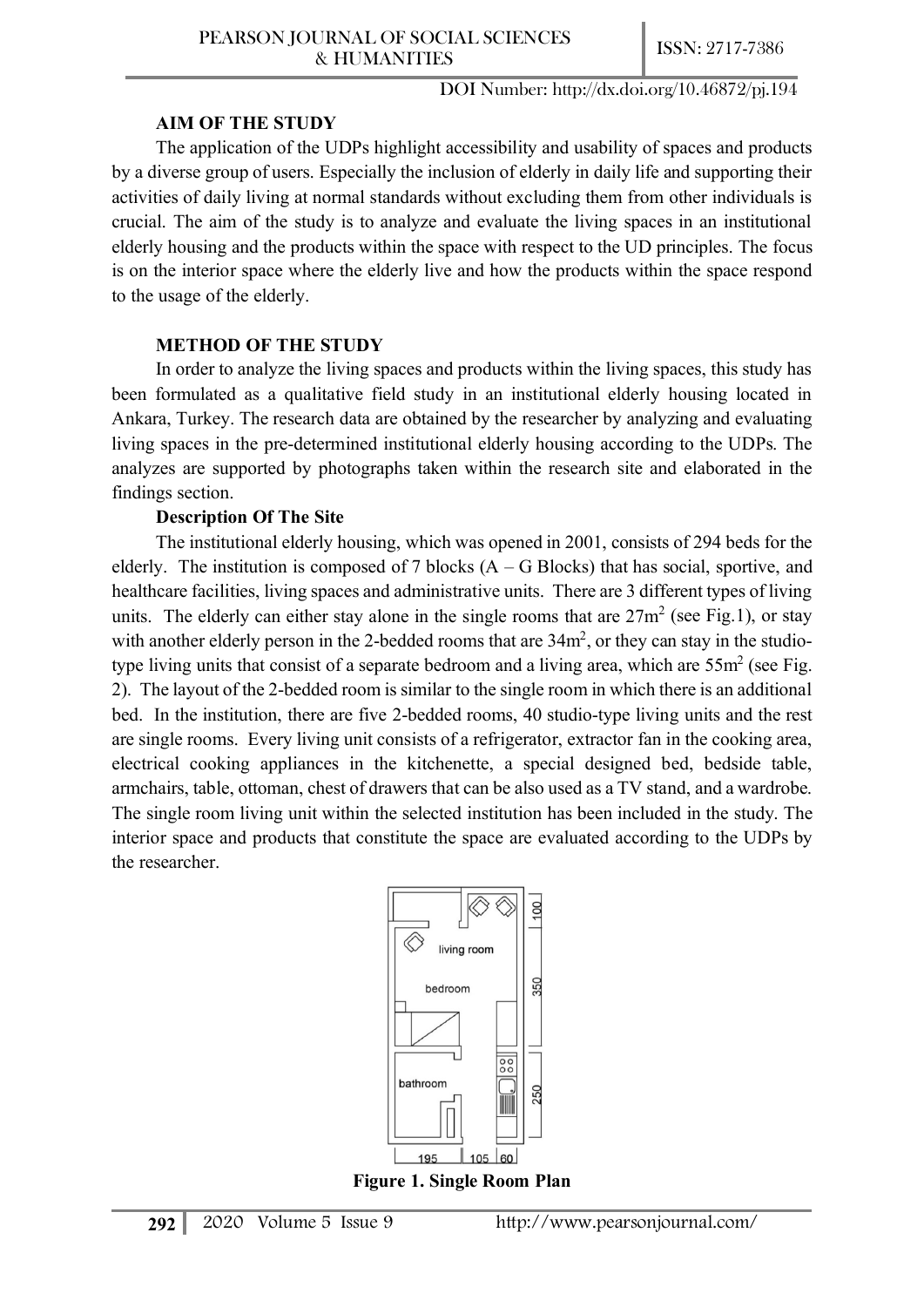#### PEARSON JOURNAL OF SOCIAL SCIENCES & HUMANITIES **ISSN:** 2717-7386

DOI Number: http://dx.doi.org/10.46872/pj.194



**Figure 2. Studio-Type Living Unit Plan**

### **FINDINGS**

The interior space and the products in the single room living unit was evaluated according to the UDPs by indicating its positive and negative aspects, respectively.

According to Principle 1: Equitable Use, "the design should provide the same means of use for all users; avoid segregating or stigmatizing any users; provide privacy, security, and safety equally available to all users; and make the design appealing to all users" (The Center for Universal Design, 1997).

• In the living spaces of the elderly, it is necessary to avoid step and elevation differences as much as possible. Thus, the natural walking rhythm of the elderly is not disturbed and the risk of an accident is reduced. There are no level differences within the living spaces (see Table 3, Fig. 3). With this, the elderly who experience difficulty in walking and use support elements such as canes and wheelchairs are not segregated from other individuals. This means that it provides equal usage for all users. Additionally, a height difference and a feature such as a step in the transition area can cause the elderly to get stuck while walking or even cause them to fall. Safety is provided by not creating a level difference.

• In the kitchenette, task lighting is located between the counter and cabinet (see Table 3, Fig. 4). Kitchens are one of the places where household accidents occur frequently. In particular, not providing sufficient amount of natural or artificial light on the working surface in the kitchen can create a danger for the elderly who have limited vision ability when using dangerous materials such as knives.

• There should be a bedside table where the elderly can put things that they will need frequently such as phones, glasses and medicines. The bedside table makes their needs accessible. In addition, switches and electrical outlets are accessible (see Table 3, Fig. 5).

• In the bathroom, there are grab bars (see Table 3, Fig. 6). Bathrooms, like kitchens, are the other places where household accidents occur the most common. The most common accidents in bathrooms are slipping and falling. This risk is higher for the elderly. For this reason, the issue of safety is the first question in the design of these spaces (Zorlu, 2017). Grab bars should be installed at appropriate points to prevent the troubles that will be experienced when using the washbasin, water closet and shower and to ensure comfortable usage of these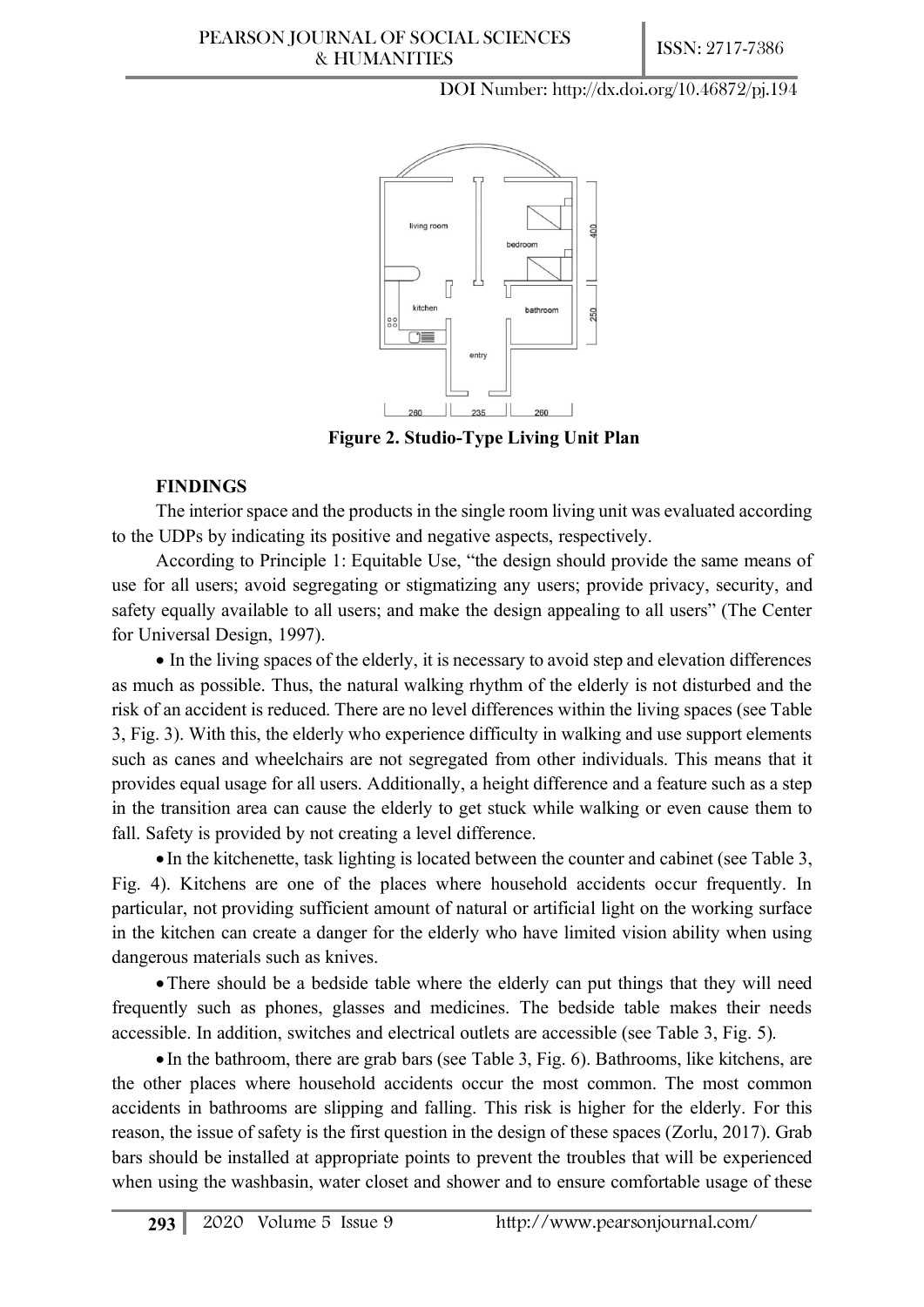equipment. Grab bars should be of an easy-to-grip section and placed at a height of 90-100 cm from the floor (Bakker, 1997). Having grab bars in the bathroom is particularly important, especially for individuals who have difficulty standing and sitting, and have joint pain. Here, since this bar is located next to the water closet where we must squat, everyone who has or does not experience the mentioned difficulties can use it. In the meantime, getting support from these bars in cases of balance loss may occur assures safety.

• In the bathroom, there is a foldable shower seat (see Table 3, Fig. 7). Elderly individuals can have difficulties in standing and sitting, especially due to bone and joint pain and other problems they may experience. For this reason, they are included in the disabled status. Since wet areas are places where it is possible to slip and fall, seating elements should be considered for those who have trouble standing in such places and for those who have balance problems. As it can be seen in Figure 7, the presence of a sitting element in the shower area provides a safe environment for the elderly.

• In the living area, the furniture is of appropriate height. Correctly sized seats and chairs should be selected considering ease of use and safety factors so that the elderly does not have difficulty sitting and standing. These seats and chairs should not be too low, too high, or too deep, and they should have armrests to provide support while sitting and standing as seen in the seating element in the Table3-Figure 8. Figure 8 also shows an ottoman used as a footstool. Ottomans are coordinating furniture with armchairs and are used to rest the legs when seated in armchairs.

The negative aspect can be stated as there is no task lighting provided on the fixtures for the elderly with limited vision. In addition, the corners of the chest of drawers are not rounded to reduce the risk of injury during a fall.

With respect to Principle 2: Flexibility in Use; the design should "provide choice in methods of use; accommodate right- or left-handed access and use; facilitate the user's accuracy and precision; provide adaptability to the user's pace" (The Center for Universal Design, 1997).

• In the bathroom, there is an adjustable mirror (see Table 3, Fig. 9). This adjustability allows the person to use as desired according to her/his usage.

• In terms of spatial organization, it is important that the placement of the productsfurniture provides sufficient circulation area in the space and at the same time be appropriate for different use. Since the necessary products and furniture are used, and the size of the space is suitable, there is flexibility in the layout of the living areas (see Table 3, Fig. 8).

• In the bathroom, having a shower instead of a bathtub for the elderly is more functional in terms of ease of use, and faucets should be easy to grip and be adjustable (Zorlu, 2017). In the studied living unit, a shower is used instead of a bathtub and there is adjustability in the bathroom fixtures, e.g., adjustable shower headset with a flexible hose is easy to operate (see Table 3, Fig. 10).

•Light switches are located at the entrance of the room and near the bed (see Fig. 5). This provides a choice in methods of the use for the user.

•Depending on the purpose of use, the basic criteria in the design / selection of furniture or product can be listed as functionality, ease of use and accessibility (Zorlu, 2017). The nightstands used in this space allow the person to place his/her belongings next to him/her and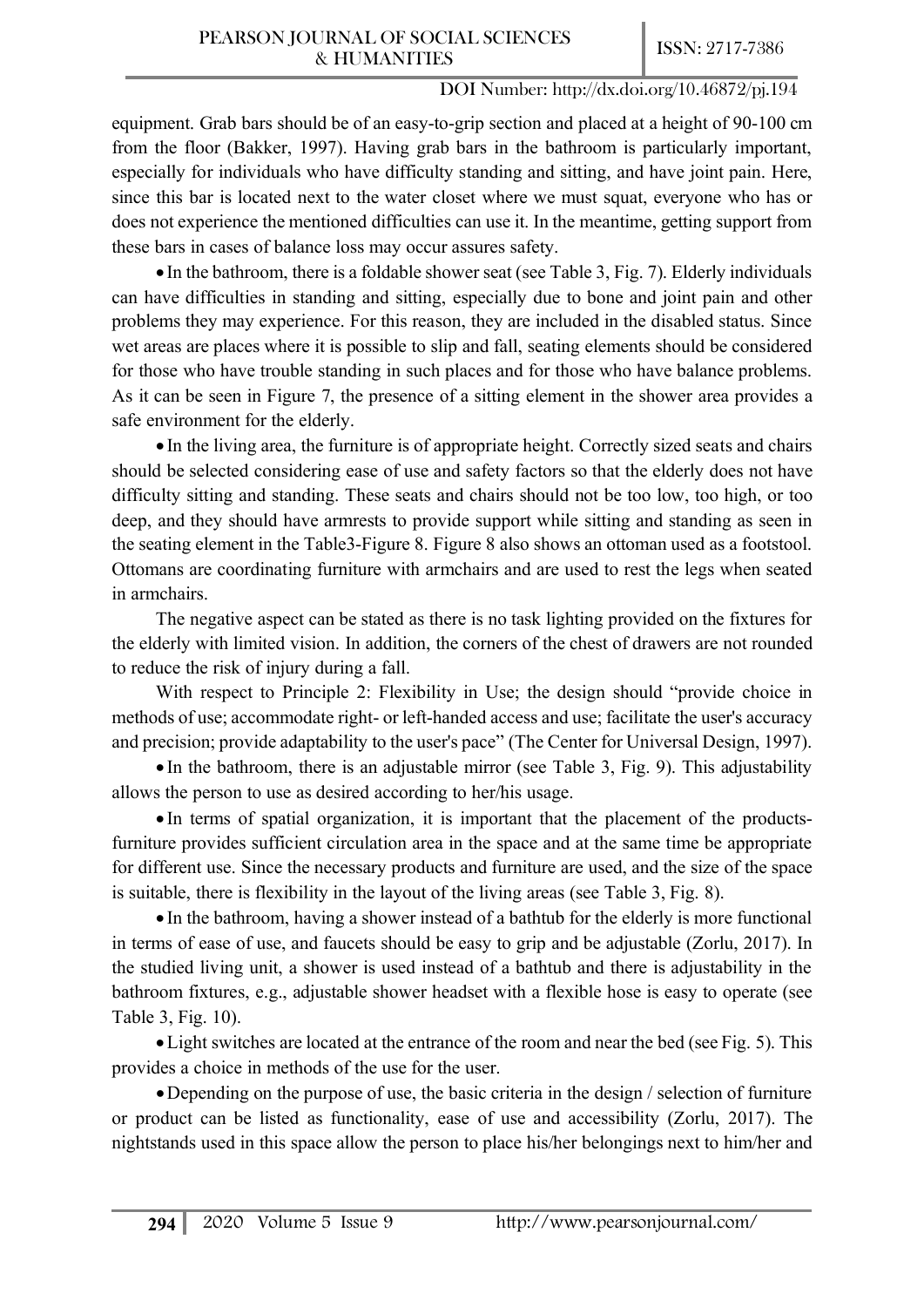serves as a coffee table with an additional surface. This is also providing choice in methods of use (see Table 3, Fig. 11).

•The top surface of the chest of drawers is movable that adjusts the direction of the television and provides choice in methods of use and adaptability according to the user's needs (see Table 3, Fig. 12).

As a negative aspect, the mirror in some living units is not adjustable and a full-length mirror is not provided that accommodates diverse users.

In Principle 3: Simple and Intuitive Use, the design should "eliminate unnecessary complexity; be consistent with user expectations and intuition; accommodate a wide range of literacy and language skills; arrange information consistent with its importance; provide effective prompting and feedback during and after task completion" (The Center for Universal Design, 1997).

•Wayfinding is easy due to the signage in the corridors (see Table 3, Fig. 13). Since the block number and floor level are given in this sign system, the information is clear and uncomplicated. In addition, the information is legible due to the colors used.

•The push-buttons at the entrance and next to the nightstand are differentiated with different colors. Red is for emergency and green is for calling the caregiver (see Table 3, Figs. 5 & 14). Considering the accidents that may occur in the bathrooms; an Emergency call assistance bell should be placed next to the water closet and in the shower area, one at a height of 10 cm and the other 110 cm above the floor, respectively, as shown in Figure 14 (Savut, 2007).

• The telephone in the living space is easy to use and not complex (see Table 3, Fig. 5). The numbers are easy to see and the buttons are large enough for comfortable finger pressing.

However, as a negative aspect, the writing on the 'Push Button for Help' is not in the native language of the users, which does not accommodate literacy and language skills.

According to Principle 4: Perceptible Information, "use different modes for redundant presentation of essential information; provide adequate contrast between essential information and its surroundings; maximize legibility of essential information; differentiate elements in ways that can be described; provide compatibility with a variety of techniques or devices used by people with sensory limitations" (The Center for Universal Design, 1997).

•Visible and legible signage is provided that indicates the block number and floor level (see Table 3, Fig. 13).

•The elderly's name and the room number are written at the door entrances (see Table 3, Fig.15). This provides the necessary information to the user and to the visitor. In addition, the colors that are used in the signage allow the information to be legible due to the contrast level.

•The entrances of the rooms are differentiated by colored architraves and doors that provide adequate contrast between essential information and their surroundings (see Table 3, Fig. 16).

•The architrave of the bathroom door is differentiated with a color different from the rest of the room that also provides adequate contrast between essential information and its surroundings.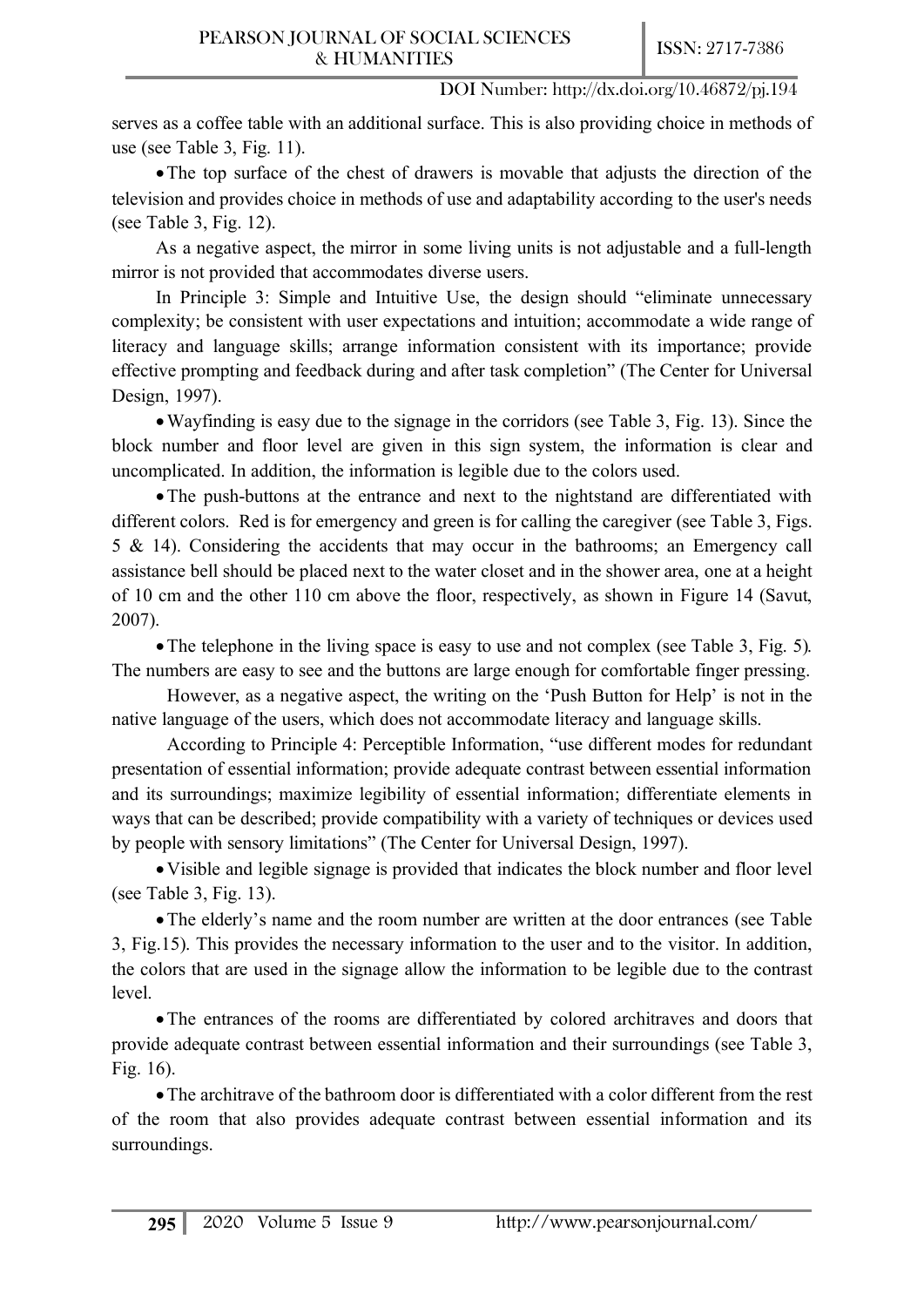•On both sides of the corridor walls, there are handrails, and they are differentiated from the wall with a different color that makes the essential element legible (see Table 3, see Fig. 17).

As a negative aspect since the writing on the 'Push Button for Help' is not in the native language of the users, the information does not communicate necessary information effectively to the user and causes unnecessary complexity. Tactile information or differences in surface materials or textures are provided for the elderly with limited vision.

According to Principle 5: Tolerance for Error, "arrange elements to minimize hazards and errors; provide warnings of hazards and errors; provide fail safe features; discourage unconscious action in tasks that require vigilance" (The Center for Universal Design, 1997).

•An information desk is located at the end of every floor that reduces the risk of getting lost.

• In the living unit, rounded edges and corners are provided on tables, bedposts, bedside tables, and armchairs that shield possible hazards and errors. In addition, it provides safe features.

•There are 'Push Button for Help' near the bed side and inside the shower area that refers to the arrangement of elements to minimize hazards and errors, and makes them accessible (see Table 3, see Figs. 5 & 14).

•Non-slip floor surfaces are used in the wet area that reduces the risk of slipping.

•Grab bars mounted on the walls of the shower area increase safety (see Table 3, Fig. 10).

•There is an automatically closing system of the electrical cooking appliances after half an hour that discourage unconscious action in tasks that require vigilance.

•A lighting unit is provided for night use in the corridor area (see Table 3, Fig. 18).

• There is a smoke detector and speaker in the rooms (see Table 3, Fig. 19) and sprinkler system in the corridor that provides warnings of hazards and errors.

The negative aspect can be stated as the rail of the shower's sliding door can cause trips when getting in and out of the shower area. The elderly's fingers can be caught in the shower door.

With respect to Principle 6: Low Physical Effort, the design should "allow user to maintain a neutral body position; use reasonable operating forces; minimize repetitive actions; minimize sustained physical effort" (The Center for Universal Design, 1997).

•The wardrobes have sliding doors that provide ease of use. Thus, a reasonable operating force is used.

•The entrance and bathroom doors open easily since they are not heavy, and this refers to minimizing sustained physical effort.

• Telephones next to the bed and in the bathroom reduce mobility (see Table 3, Fig. 5  $\&$ Fig. 20)

As the negative aspects, the faucets in the kitchenette can be difficult to open and turn, since they are not lever-type but knob-type. The faucets should be easy to grip and adjustable. There is a cabinet under the sink that minimizes the legroom and the elderly needs to bend down to get something from it, which causes a loss of neutral body position. Likewise, pull-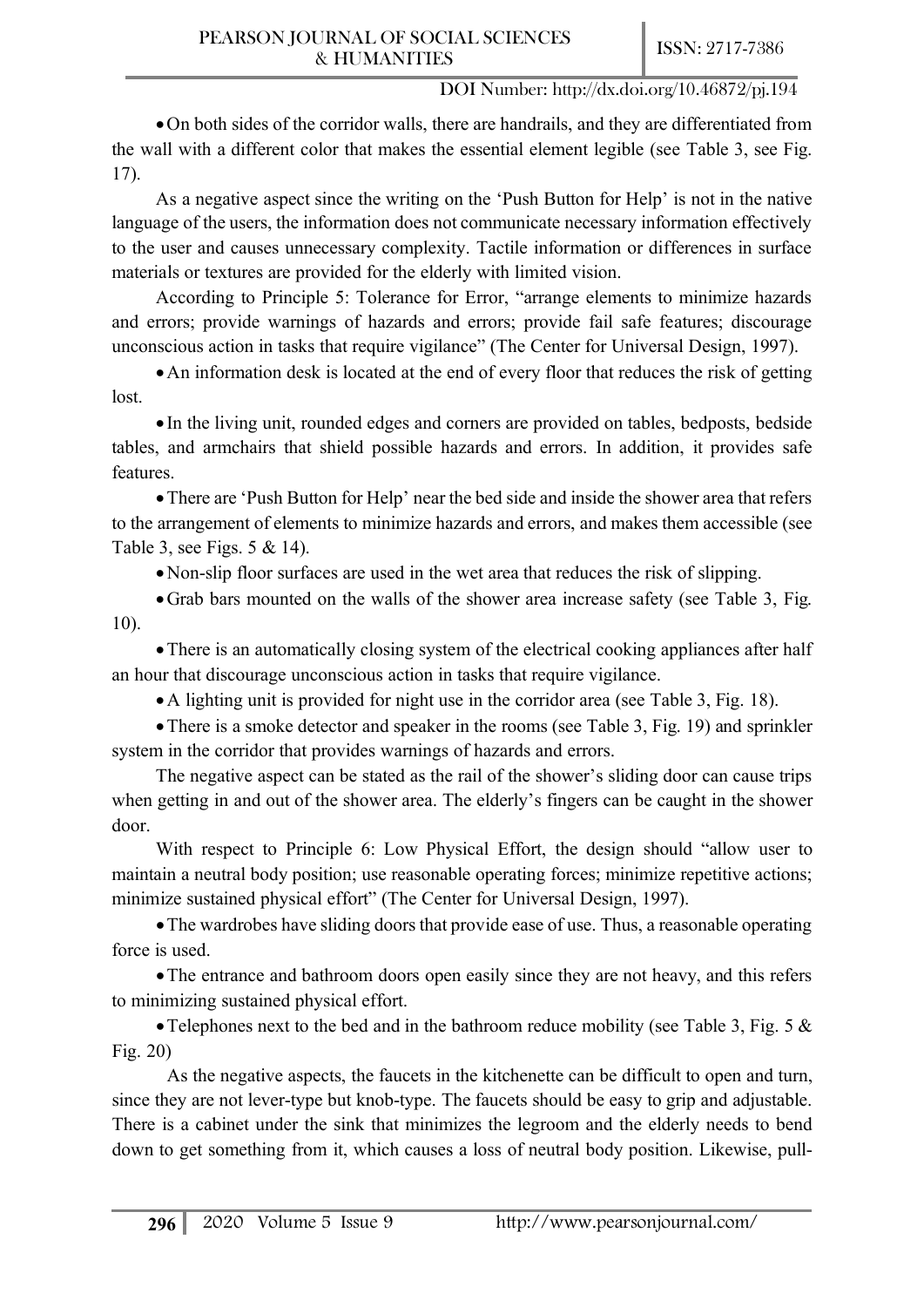down shelves are not provided in the kitchenette that maximizes physical effort. Opening the lid of the trash bin is difficult; however, it should be easily operable with minimum effort.

According to Principle 7: Size and Space for Approach and Use, the design should "provide a clear line of sight to important elements for any seated or standing user; make reach to all components comfortable for any seated or standing user; accommodate variations in hand and grip size; provide adequate space for the use of assistive devices or personal assistance" (The Center for Universal Design, 1997).

• The corridors are wide enough for 2 people to pass easily (see Table 3, Fig. 17)

• The corridors should be a width of at least 110-120 cm (Zorlu, 2017). For the elderly people using wheelchairs to maneuver comfortably, an area of at least 150cmx150cm should be left in the middle. Again, in terms of safety, particular attention should be paid not to place furniture in these circulation areas. Otherwise, accidents such as crashes and falls may occur. There is a wide circulation area in the living units that provide wheelchairs to maneuver easily (see Table 3, Fig 8).

• There is free knee clearance under the washbasin and reach approach to the washbasin in the living units (see Table 3, Fig. 9).

•Lever-type faucets (see Table 3, Fig. 9) and lever type handles are used that accommodate variations in hand and grip size.

•There are open-loop type handles for drawers and wardrobes (see Table 3, Fig. 11 & Fig. 12)

• There is a small storage area within the shower area for placing soap and other accessories that allows adequate space for the use of assistive devices or personal assistance (see Table 3, Fig. 10).

However, the bathroom is challenging for the wheelchair users because there is a threshold at the bathroom entrance. Whereas, as stated before, for the elderly using wheelchairs to maneuver comfortably, an area of at least 150cmx150cm should be left in the middle. In addition, there is limited space for a wheelchair user to maneuver in the kitchenette. Bathroom and toilet doors should be opened as far out as possible (to the corridor, hallway or bedroom). If it is inevitable to open into wet areas; then, a clean area of at least 80 cm x 120 cm should be left outside the sweeping area of the door in the direction the door opens (Zorlu, 2017). The bathroom door in the studied living unit opens inwards that reduces the clear space for maneuvering inside the bathroom. The kitchenette countertop is small that makes it difficult to place personal accessories. The storage space and the area within the shower area are limited. It is hard for an elderly to move freely and a caregiver to assist him/her within the shower. Details that will allow sitting in the kitchen when necessary should be resolved. Storage areas should be positioned to ensure easy access. For elderly users, it is preferred that the height of the shelves in the lower cabinets should be at least 40 cm due to the difficulties in bending and bending the knees. For ease of use and safety, cabinets should not be placed under the counter; it is important for the wheelchair users to put their legs under the counter and control the food cooked on the stove (Savut, 2007). In the studied living unit, the elderly cannot use the top shelves of the cupboards due to the height and there is no open shelving for cupboards (see Table 3, Fig. 4).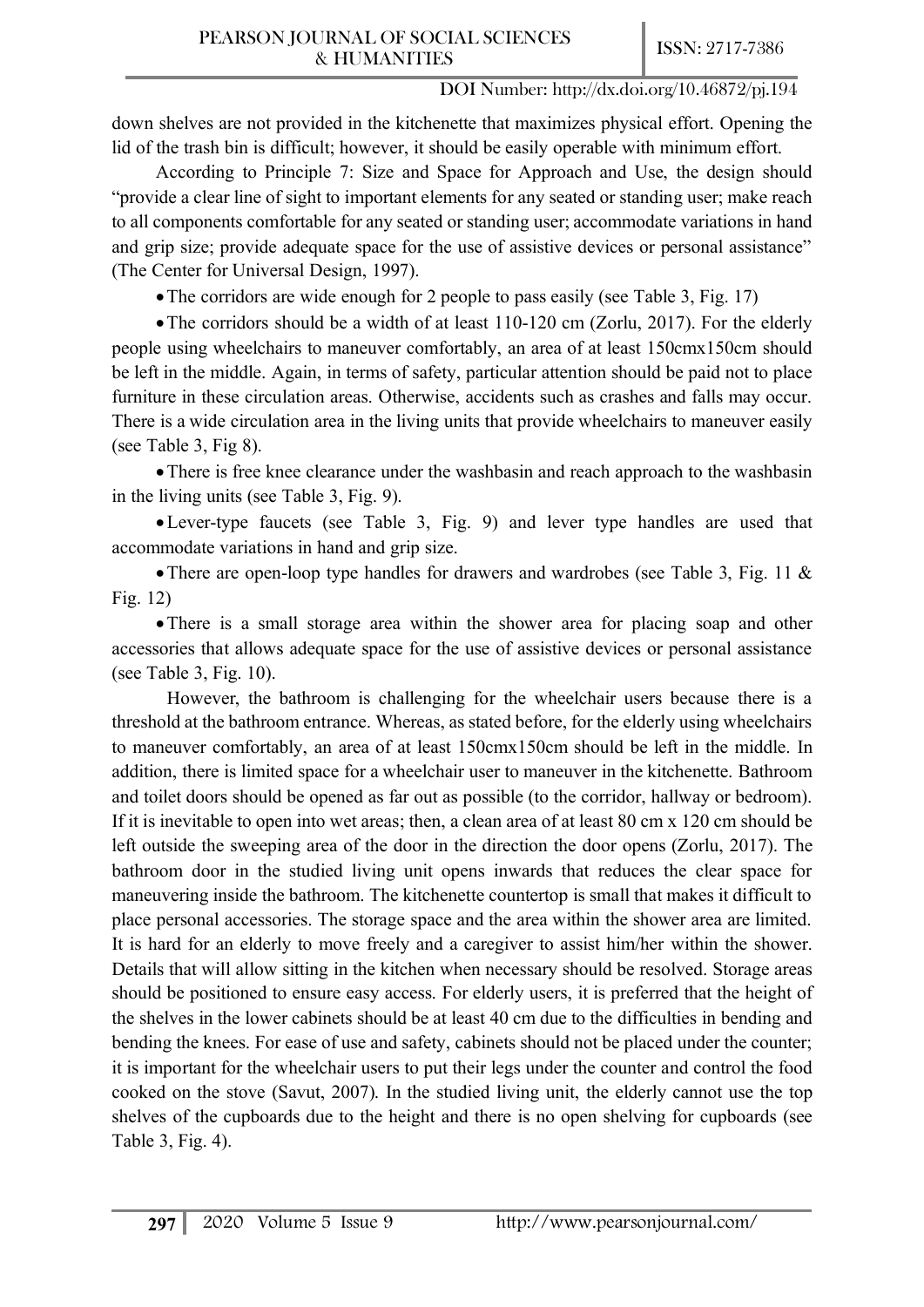**Table 3. Photographs Taken from The Evaluated Living Units in Context of UDPs (Photographs were taken by the researcher).** 

| (----- <del>-</del><br>$-1$<br>- -------- ~ | $\mathbf{v}$<br>- -- - --- -- |            |            |
|---------------------------------------------|-------------------------------|------------|------------|
|                                             |                               |            |            |
| Figure 3.                                   | Figure 4.                     | Figure 5.  | Figure 6.  |
|                                             |                               |            |            |
| Figure 7.                                   | Figure 8.                     | Figure 9.  | Figure 10. |
|                                             |                               | F Bo       |            |
| Figure 11.                                  | Figure 12.                    | Figure 13. | Figure 14. |
| F.B3.18                                     |                               |            |            |
| Figure 15.                                  | Figure 16.                    | Figure 17. | Figure 18. |
|                                             |                               |            |            |
| Figure 19.                                  | Figure 20.                    |            |            |

# **DISCUSSION AND CONCLUSION**

All over the world, the rate of elderly population is increasing every year. In the elderly period, it becomes difficult to continue daily activities due to the physiological, psychological and biological regressions. Depending on these difficulties, the elderly is considered as individuals in the category of disability, and service areas for the elderly are becoming critical. When home care of elderly people becomes difficult, institutional elderly houses step in to support them. Institutional house is accepted as a facility for the residential care of the elderly. Multiple design features may improve the physical and mental wellbeing of elders, especially in the residential space that they live. Among these are what have come to be known as features of UD.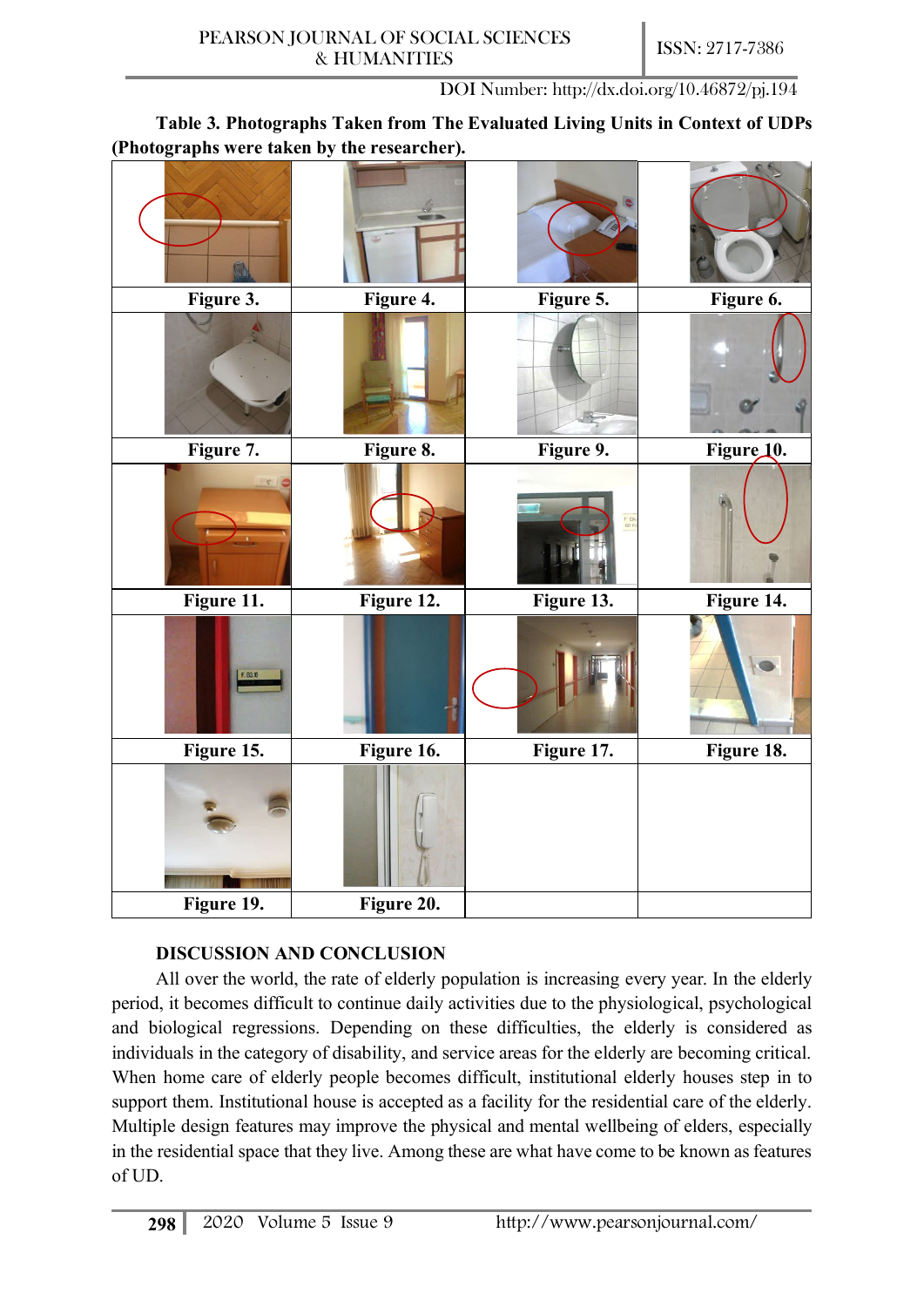UD can be defined "as the design of products and environments that can be used and experienced by people of all ages and abilities, to the greatest extent possible, without adaptation" (The Center for Universal Design, 1997). Burgstahller (2007) stated that UD can be applied to physical spaces to provide environments that are welcoming, comfortable, accessible, attractive, and functional. For achieving this environment, specific considerations are made for such as climate, entrances and routes of travel, furniture and fixtures, information resources and technology, and safety. Thus, UDPs are applied to all disciplines of design, such as those that focus on built environments, products, and communications. The principles were denoted to guide the design process. With the application of UD, individuals with and without disabilities can use the same environments without any segregation. UD is characterized by the seven principles that are equitable use, flexibility in use, perceptible information, simple and intuitive use, low physical effort, tolerance for error, size and space for approach and use (see Table 1).

In this study, the focus was on the interior space where elderly individuals live and how the products that exist in this space respond to the use of the elderly individuals. The aim of this study was to analyze and evaluate the living units and products that constitute the space for the use of elderly individuals who are in the disabled category in context of UDP. In addition, it was aimed to underline the concept of inclusion of elderly in life and to emphasize the importance of supporting their activities of daily living at normal standards without excluding them from other individuals without disabilities. For this purpose, this study has been formulated as a qualitative field study in an institutional elderly housing located in Ankara, Turkey. The research data were obtained by analyzing a living unit in the determined institutional elderly housing with respect to the UDPs.

The living spaces and the products that exists in this living unit was evaluated according to the UDP with its positive and negative aspects. The evaluations were made with the elderly being the determining factor in the design and being accepted as a base to the human interaction with the built environment and products. At all stages of the design process especially before the introduction of new products, designers should make evaluative research with respective groups of elderly users (Demirbilek - Demirkan 2004; Sandhu, 1993).

As a result of the evaluations, positive and negative aspects were identified according to the UDPs in the living units where the fieldwork was carried out. These evaluations are explained in the findings section, supported by details and photographs. Although it is observed that design decisions are made considering that elderly people will live here, it is seen that there is not much attention given to the UDPs at some points that may be very critical for the elderly. First of all, it is seen that the use of support elements is not considered, as the elderly especially have joint and bone pain. It has been observed that the required dimensions for maneuvering in areas cannot be achieved, especially considering wheelchair users. In addition, especially in the kitchen/kitchenette, details that will allow sitting when necessary should be resolved. Kitchen counter tops should be at varying levels to accommodate standing and seated users, and people of varying heights (Carr, et al. 2013). The kitchen here must also comply with these criteria.

There are grab bars available in the bathroom. Especially this bar is located next to the water closet for individuals who experience joint problems. In addition, it provides safety for individuals who may experience loss of balance. At the same time, the elderly is supported,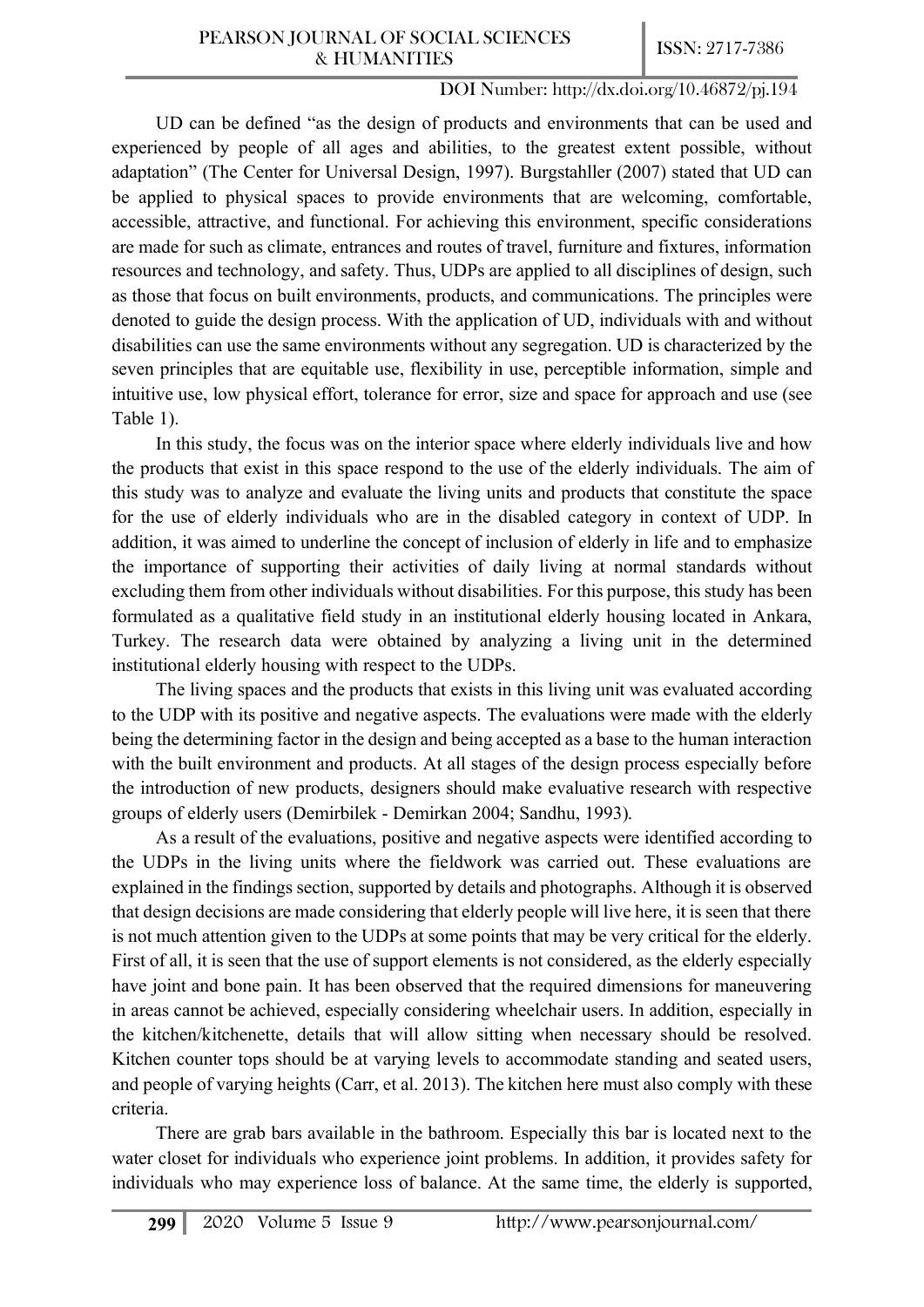especially where safety is important such as 'Push Button for Help' near the bed side and inside the shower area; the usage of non-slip floor surface reduces the risk of falling in the wet cores; automatically closing system of the electrical cooking appliances; a lighting unit for night use at the corridor.

Conditions such as the decrease in auditory and visual perceptions, coordination, and balance disorders, decrease in strength that occur with aging cause the elderly to perform their daily activities difficult and to face dangers. For this reason, it is important in terms of human rights that elderly individuals continue their lives as individuals without disabilities without being dependent on anyone, supported by design. It is valuable to approach space design and product design from this point of view. In the organization of residential interior spaces, the spaces should be positioned correctly considering the frequency of use and requirements.

In line with the function of the space, taking into account the ergonomic design criteria of the action areas for the elderly; observing visual, auditory and thermal comfort conditions; the design should be planned with dimensioning fixed or movable furniture, by taking into account the anthropometric features of the elderly users and the applications should be implemented carefully. All these suggestions and requirements shows the necessity to pay attention to UDPs in every field and to use the criteria as a guideline in both space design and product design. Thus, the principles must be intended to guide the design process.

## **REFERENCES**

Afacan, Y. (2016). Ageing engagement: Improving the elderly experience in kitchen. In P. Langdon, J. Lazar, A. Heylighen & H. Dong (Eds.), Designing around people: 199-208. Switzerland: Springer, Cham. doi: 10.1007/978-3-319-29498-8\_20

Altay, B. (2017). Multisensory inclusive design education: A 3D experience. The Design Journal, 20 (6): 821-846. doi: 10.1080/14606925.2017.1371949

Altay, B. and Demirkan, H. (2014). Inclusive design: Developing students' knowledge and attitude through empathic modelling. International Journal of Inclusive Education, 18 (2): 196-217. doi: 10.1080/13603116.2013.764933

Bakker, R. (1997). Elder Design: Designing And Furnishing A Home For Your Later Years. New York: Penguin Books.

Burstahler, S. (2007). **"**Universal design in education: Principles and applications", https://www.washington.edu/doit/sites/default/files/atoms/files/UD\_Education\_06\_20\_19.pdf , (retrieved on March 2019)

Bühler, C. and Stephanidis, C. (2004). European co-operation activities promoting design for all in information society technologies. In Proceedings of the  $9<sup>th</sup>$  International Conference on Computers Helping People with Special Needs: 80-87. Berlin Heidelberg: Springer-Verlag.

Calder, A., Sole, G. And Mulligan, H. (2018). The accessibility of fitness centers for people with disabilities: A systematic review. Disability and Health Journal, 1: 1-18. doi: 10.1016/j.dhjo.2018.04.002

Carr, K., Weir, P. L., Azar, D. and Azar, N. R. (2013). Universal design: A step toward successful aging. Journal of Aging Research, 3: 1-8. doi: 10.1155/2013/324624

Clarkson, J. (2008). Human capability and product design. In H. N. J. Schifferstein and P. Hekkert (Eds.), Product experience: 165-198. Netherlands: Elsevier. doi: 10.1016/B978-0- 08-045089-6.X5001-1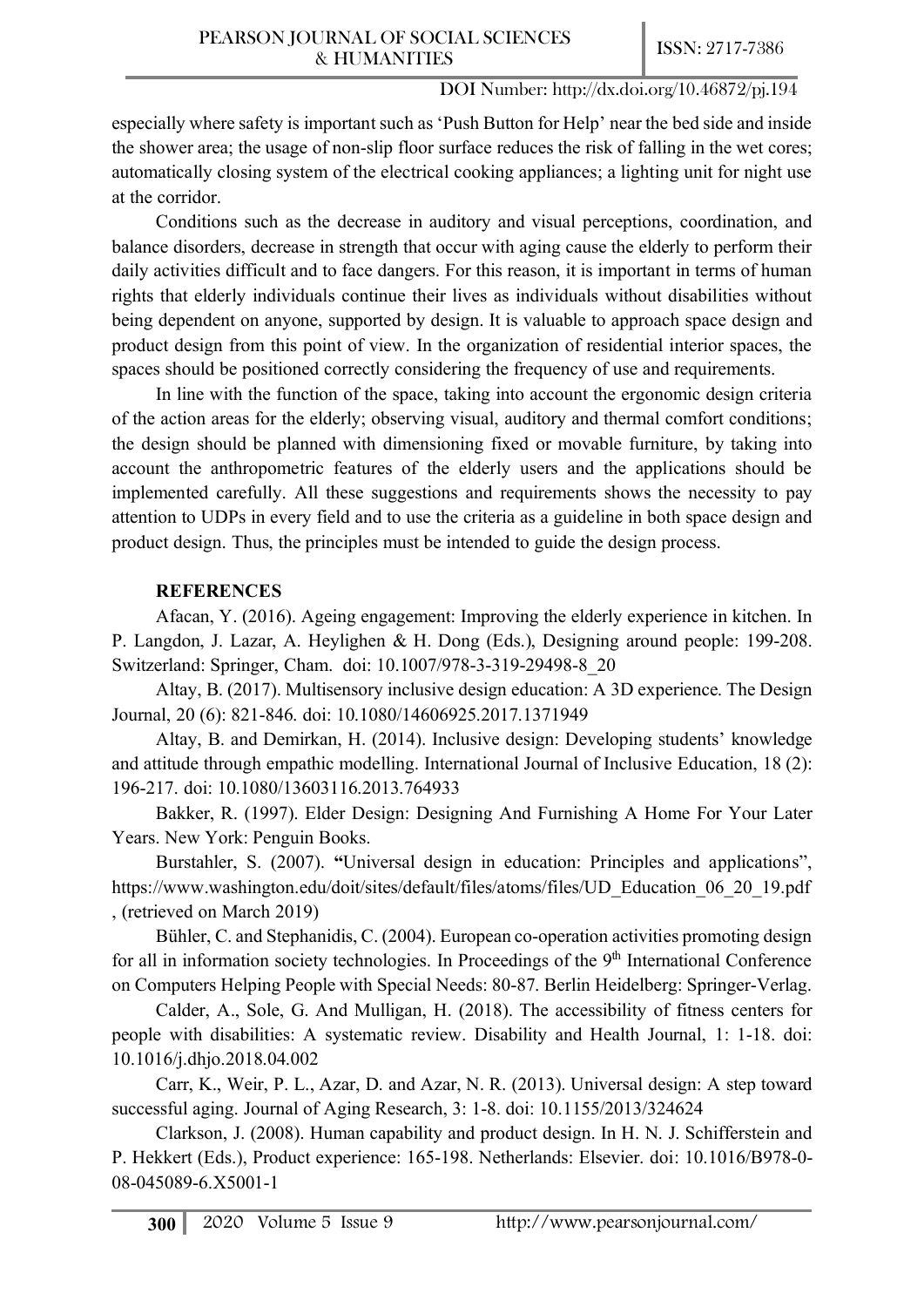Crews, D. E. and Zavotka, S. (2006). Aging, disability, and frailty: Implications for universal design. Journal of Physiological Anthropology, 25: 113-118.

Dias, E. N., Silva, J. V., Pais-Ribeiro, J. L. and Martins, T. (2019). Validation of the advanced activities of daily living scale. Geriatric Nursing, 40 (1): 7-12. doi: 10.1016/j.gerinurse.2018.05.008

Darzentas, J. and Miesenberger, K. (2005). Design for all in information technology: A universal concern. In  $16<sup>th</sup>$  International Conference on Database and Expert Systems Applications: 406-420. Berlin Heidelberg: Springer-Verlag,

Demirbilek, O. and Demirkan, H. (1998). Involving the elderly in the design process. Architectural Science Review, 41: 157-163. doi: 10.1080/00038628.1988.9696833.

Demirbilek, O. and Demirkan, H. (2004). Universal product design involving elderly users: A participatory design model. Applied Ergonomics, 35 (4): 361–370. doi: 10.1016/j.apergo.2004.03.003

Demirkan, H. (2007). Housing for the aging population. European Review of Aging and Physical Activity, 4: 33-38. doi: 10.1007/s11556-007-0016-z

Demirkan, H. and Olguntürk, N. (2014). A priority-based 'design for all' approach to guide home designers for independent living. Architectural Science Review, 57 (2): 90-104. doi: 10.1080/00038628.2013.832141

Fang, Y., Huang, Y., Chu, B., Hsu, C., Chang, C. and Hsun, M. (2014). A new smart wearable device design based on the study of the elderly's mental perception and reading usability. In C. Stephanidis (Ed.), HCI International 2014 Posters, Part II, CCIS 435: 288–293. Switzerland: Springer International Publishing.

Glass, A. P. and Plaats, R. V. (2013). Conceptual model for aging better together intentionally. Journal of Aging Studies, 27 (1): 428-442. doi: 10.1016/j.jaging.2013.10.001.

Horgas, A. L., Wilms, H. and Baltes, M. M. (1998). Daily life in very old age: Everyday activities as expression of successful living. Gerontologist, 38: 556–568. doi: 10.1093/geront/38.5.556

Iancu, I., and Iancu, B. (2020). Designing mobile technology for elderly. A theoretical overview. Technological Forecasting & Social Change, 155, 119977. doi: 10.1016/j.techfore.2020.119977

Iwarsson, S. and Stahl, A. (2003). Accessibility, usability and universal designpositioning and definition of concepts describing person-environment relationships. Disability and Rehabilitation, 25 (2): 57-66. doi: 10.1080/dre.25.2.57.66.

Junior, R. C. F., Fernandes, T. G., Borges, G. F., Guerra, R. O. and Abreu, D. C. C. (2018). Factors associated with low levels of physical activity among elderly residents in a small urban area in the interior of the Brazilian Amazon. Archives of Gerontology and Geriatrics, 75: 37–43. doi: 10.1016/j.archger.2017.11.007

Liu, S. Y. and Lapane, K. L. (2009). Residential modifications and decline in physical function among community-dwelling older adults. The Gerontologist, 49 (3): 344-354. doi: 10.1093/geront/gnp033

McAdams, D. A. and Kostovich, V. (2011). A framework and representation for universal product design. International Journal of Design, 5 (1): 29-42.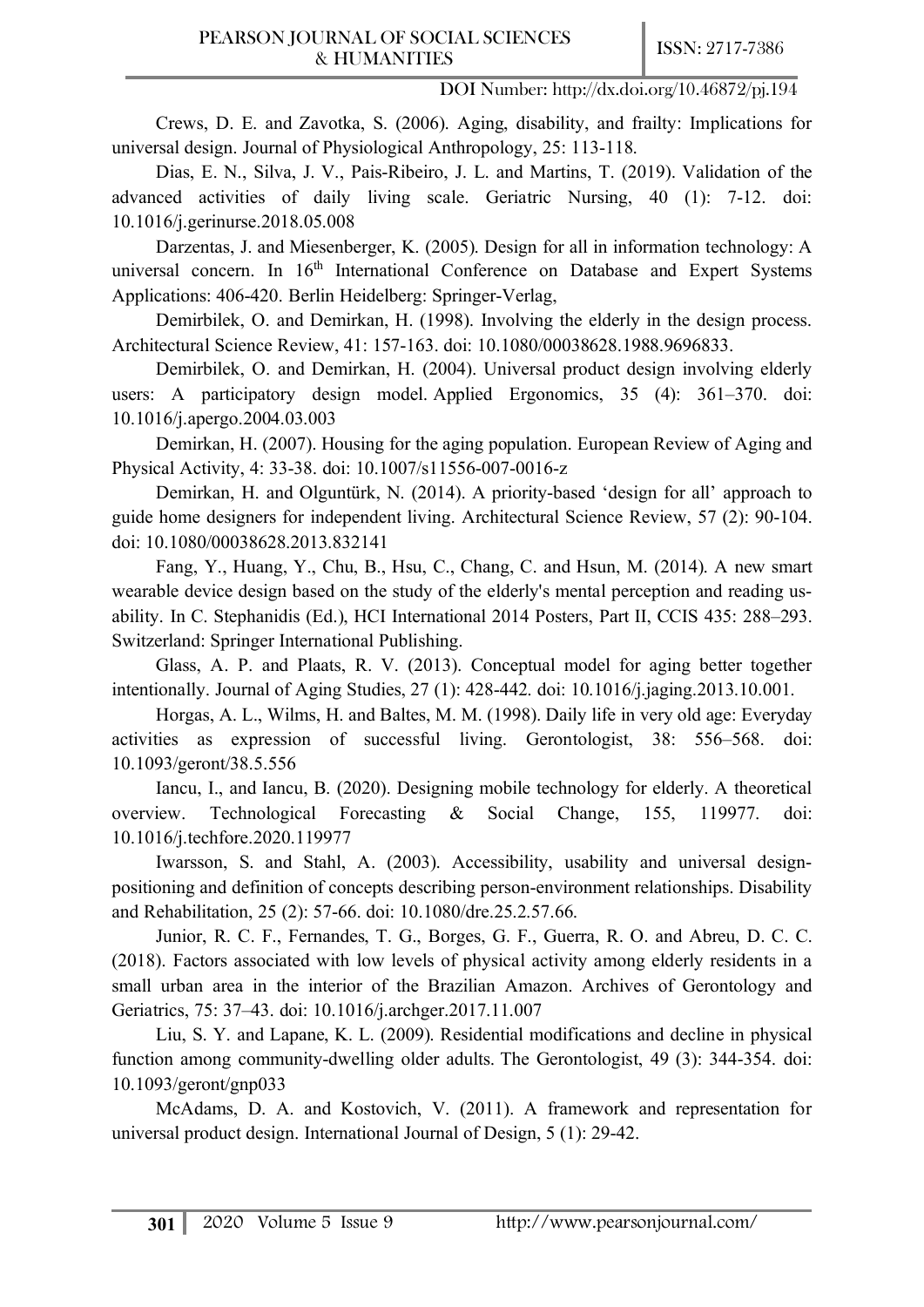Mahoney, F. I. and Barthel, D. W. (1965). A Simple Index Of Independence Useful In Scoring Improvement In The Rehabilitation Of The Chronically Ill. Baltimore: Rehabilitation Section Baltimore City Medical Society.

Mulligan, K., Calder, A. and Mulligan, H. (2018). Inclusive design in architectural practice: Experiential learning of disability in architectural education. Disability and Health Journal, 11 (2): 237-242. doi: 10.1016/j.dhjo.2017.08.009

Müezzinoğlu, K. and Hidayetoğlu, M. L. (2018). User-involved universal Design experience in the space, product and service development process. ICONARP International Journal of Architecture and Planning, 6: 41-62. doi: 10.15320/ICONARP.2018.48.

Panasonic, (2010). "Universal design ideas", http://www.panasonic.net/center/tokyo/floor/floor 03/index.html. (retrieved on April 2019)

Rowles, G. D. (2018). Housing for older adults. In A. S. Devlin (Ed.), Environmental psychology and human well-being: 77-106. UK: Academic Press. doi: 10.1016/B978-0-12- 811481-0.00004-4.

Sandhu, J. (1993). Design for the elderly: User-based evaluation studies involving elderly users with special needs. Applied Ergonomics, 24 (1): 30-34. doi: 10.1016/0003- 6870(93)90157-5.

Savut, Y. (2007). Yaşlıların kullanacağı mutfak ve banyolarda göz önünde bulundurulması gereken tasarım kuralları. TMMOB Mimarlar Odası Ankara Şubesi Bülteni, 46: 28-44.

Steinfeld, E. and Maisel, J. (2012). Universal Design: Creating Inclusive Environments*.* USA: John Wiley & Sons.

Story, M. F. (1998). Maximizing usability: The principles of universal design. Assistive Technology, 10 (1): 4-12. doi: 10.1080/10400435.1998.10131955.

Taşoz, Ş. M. and Afacan, Y. (2020). Simulated physical ageing: A prioritized personabased model for accessible interiors in senior housing environments. Indoor and Built Environment: 1-16. doi: 10.1177/1420326X20952817

The Center for Universal Design (1997). "The principles of universal design*.* Raleigh: North Carolina State University", http://www.ncsu.edu/www/ncsu/design/sod5/cud/about\_ud/udprinciplestext.htm. (retrieved on April 2019)

Treffers, B. (2004). "Design for all: A history of discrimination by design, future cities for all", http://www.eca.lu/upload/History%20of%20Dicrimination%20by%20Design.pdf (retrieved on May 2019)

Turkish Statistical Institute (2018). "Population Projections, 2018-2080", https://data.tuik.gov.tr/tr/display-bulletin/?bulletin=nufus-projeksiyonlari-2018-2080-30567# (retrieved on April 2019)

United Nations, Department of Economic and Social Affairs, Population Division (2020). "World Population Ageing 2019", https://www.un.org/en/development/desa/population/publications/pdf/ageing/WorldPopulatio nAgeing2019-Report.pdf. (retrieved on May 2019)

Verbrugge, L. M. and Jette, A. M. (1994). The disablement process. Social Science and Medicine, 38 (1): 1-14. doi: 10.1016/0277-9536(94)90294-1